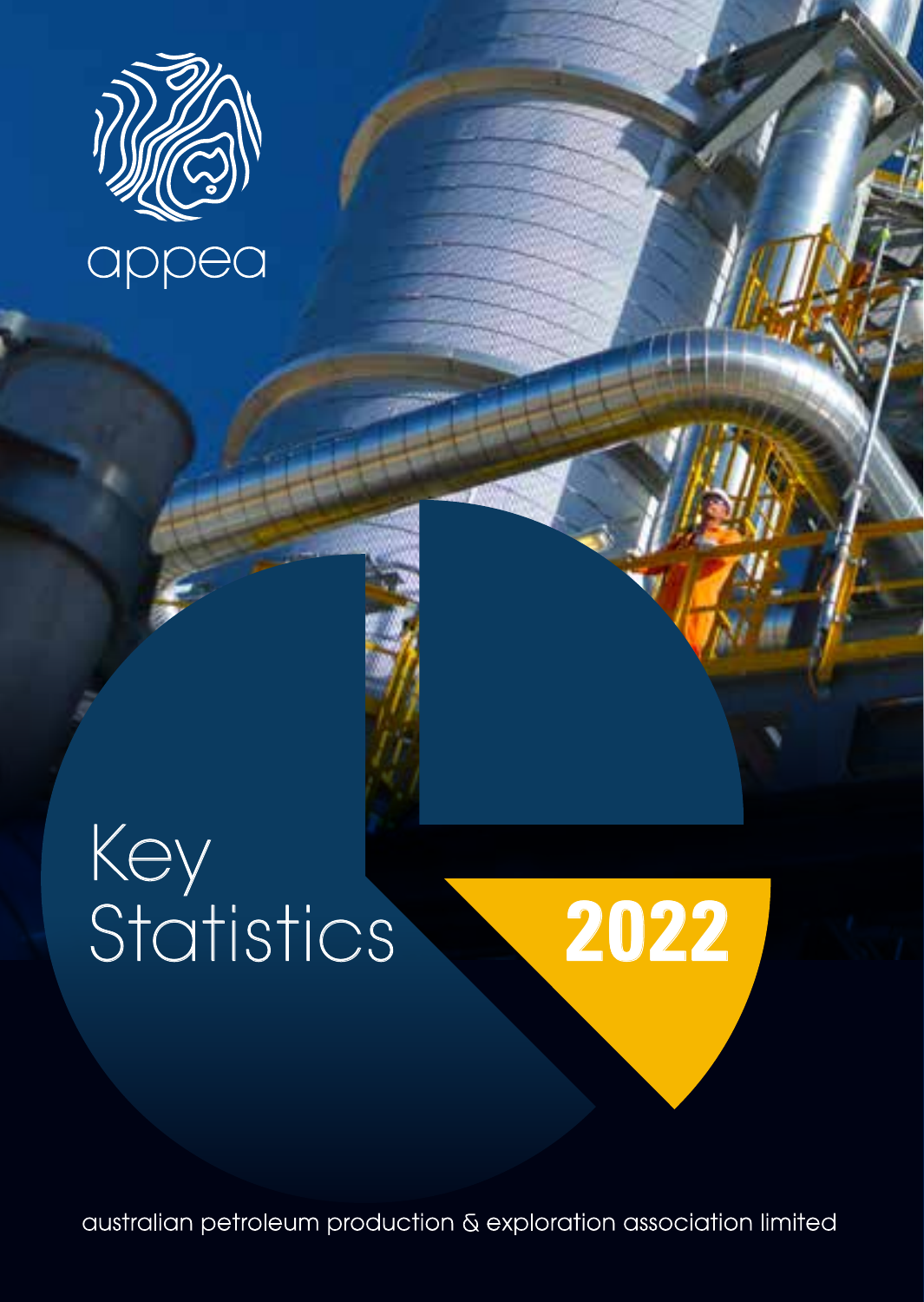## World supply of oil and liquefied natural gas (LNG)

World oil supply averaged 88 million barrels a day in 2020, a decline of nearly 7%, or over 6.5 million barrels less a day compared to 2019.



#### **Share of world oil supply 2020**

#### **Top 10 LNG exporting countries 2020** (billion cubic metres)



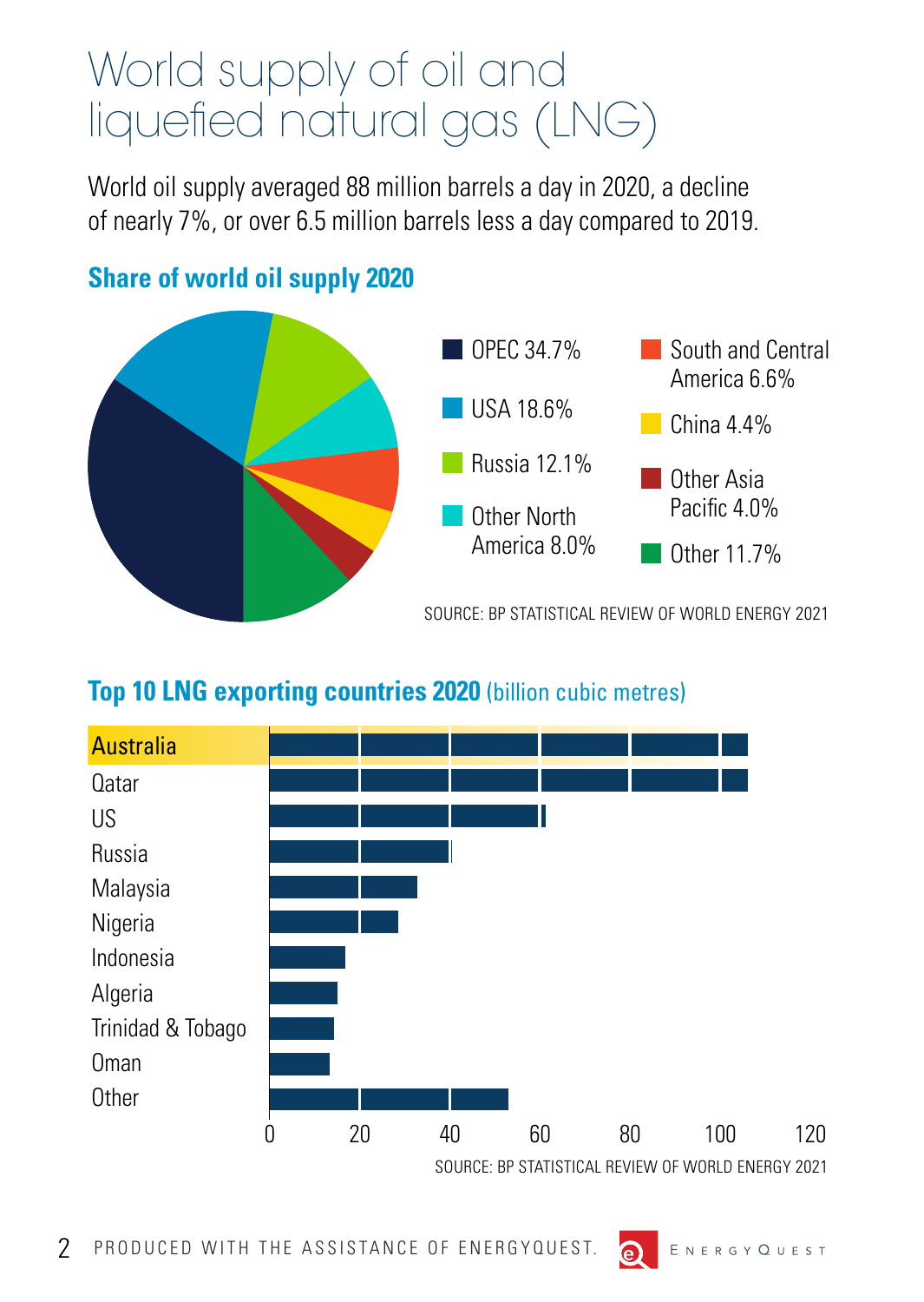# Energy use in Australia

In 2019–20, oil was again the largest energy source in Australia providing over 37% of all energy consumed. Natural gas increased to over 27% of primary energy. Coal fell to just over 28%. Renewables increased to 7% from 6.4% in 2018–19.



### **Share of primary energy consumption 2019–20**

The effects of the COVID-19 pandemic waned over the course of 2021 with oil prices increasing as economies started to reopen and demand picked up. The WTI crude oil price averaged US\$68 in 2021, significantly higher than the average of US\$39 in 2020. The recent invasion of Ukraine by Russia has resulted in a sharp spike in the oil price as nations move to introduce sanctions on Russian exports resulting in a shortage of oil.



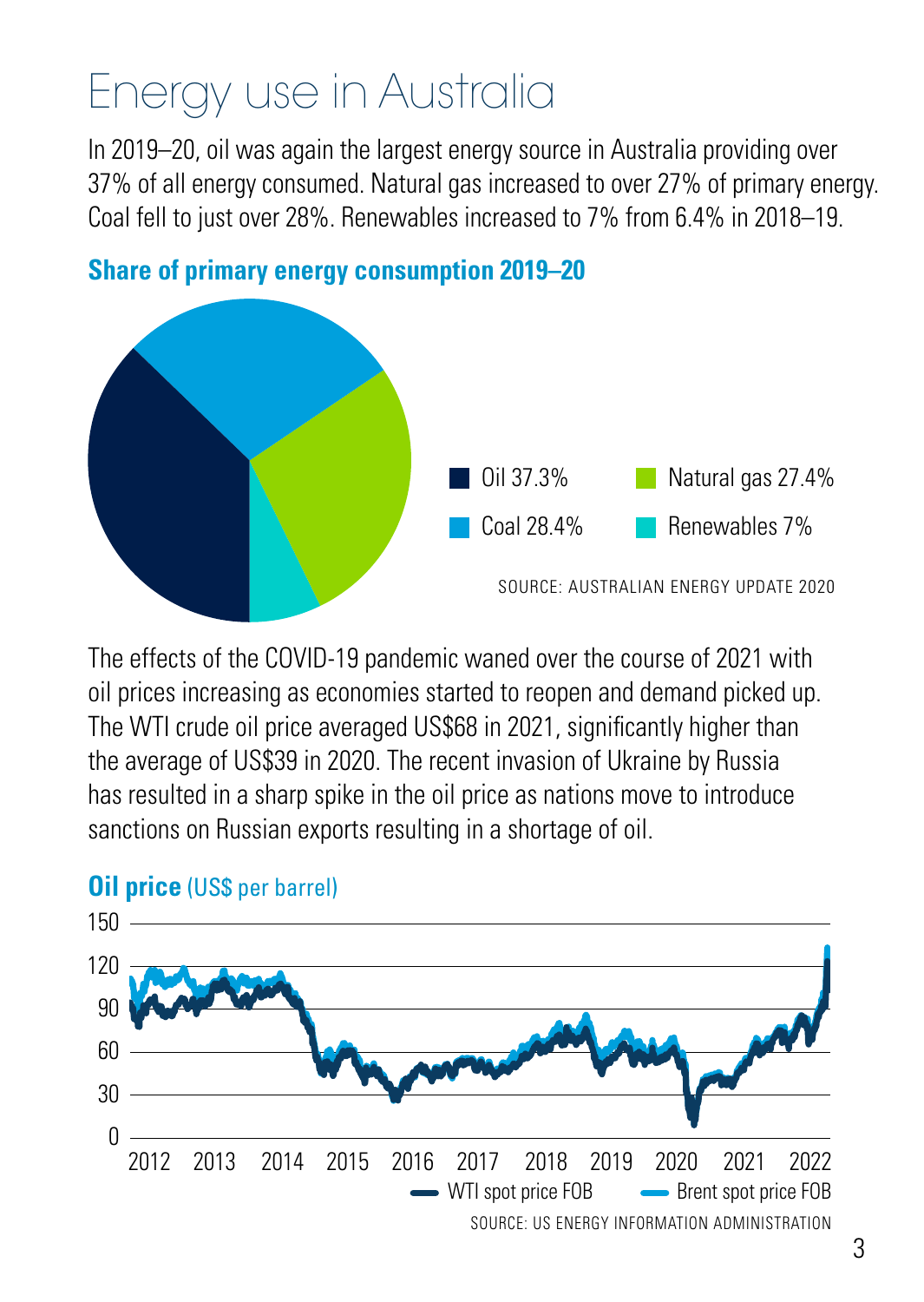### Australian production petroleum liquids

Australian petroleum liquids production increased slightly in 2021 to 173 million barrels, up 2.2% on 2020 levels. 2021 production levels are still significantly lower than the 287 million barrels produced in 2000. The Australian economy is still recovering from the effects of the COVID-19 pandemic. The Northern Territory and Western Australia continue to be the largest producers of petroleum liquids.



#### **Australian petroleum liquids production** (millions of barrels)

SOURCE: APPEA PRODUCTION STATISTICS (UNTIL 2013), ENERGYQUEST (2014 ONWARDS)

#### **Production of petroleum liquids by state/territory** (millions of barrels)

|                    |      | Crude |      | <b>Condensate</b>        |      | <b>LPG</b> |
|--------------------|------|-------|------|--------------------------|------|------------|
|                    | 2020 | 2021  | 2020 | 2021                     | 2020 | 2021       |
| New South Wales    |      |       |      |                          |      |            |
| Northern Territory | 0.1  | 0.2   | 28.3 | 28.8                     | 15.7 | 18.4       |
| Queensland         | -    |       |      | $\overline{\phantom{0}}$ | 0.1  |            |
| South Australia    | 12.8 | 8.4   | 2.2  | 1.9                      | 3.3  | 3.0        |
| Tasmania           |      |       | 0.4  | 0.2                      | 0.4  | 0.3        |
| Victoria           | 3.0  | 1.8   | 6.7  | 74                       | 8.0  | 8.4        |
| Western Australia  | 32.1 | 31.3  | 50.4 | 54.8                     | 5.4  | 7.6        |
| <b>Total</b>       | 48.0 | 41.7  | 88.0 | 93.1                     | 32.9 | 37.7       |

SOURCE: ENERGYQUEST. Note: includes production from Commonwealth waters adjacent to each state or territory and excludes production from the JPDA.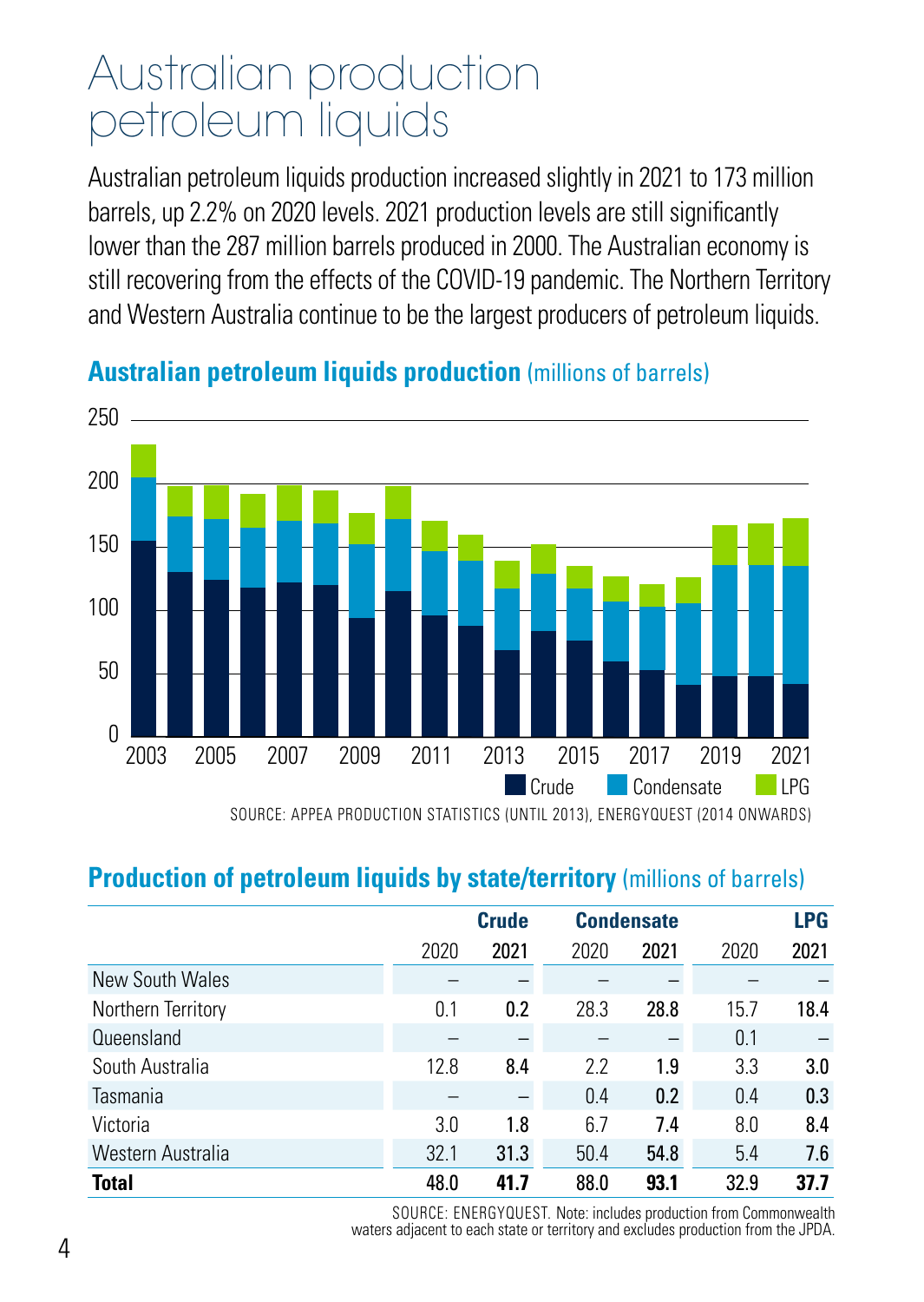# Australian production natural gas

Australia's natural gas production (domestic use and LNG) increased in 2021 compared with 2020 albeit only slightly. The effects of the COVID-19 pandemic continue to influence the industry. However, when compared with 2019 numbers, in 2021 there were indications that the industry has begun to overcome the uncertainty that the pandemic ensued. In particular, LNG exports in 2021 are around 4% higher than in 2019. The industry is coming out of the pandemic.

### **LNG** Domestic gas  $\cap$ 1000  $2000 -$ 3000 4000 5000  $6000$ 2003 2005 2007 2009 2011 2013 2015 2017 2019 2021

#### **Total domestic natural gas production and LNG exports** (billion cubic feet)

SOURCE: APPEA PRODUCTION STATISTICS (UNTIL 2013), ENERGYQUEST (2014 ONWARDS)

#### **Production of natural gas by state/territory** (billion cubic feet)

|                    | <b>Conventional</b><br>gas production |         | <b>Coal seam gas</b> |                          | <b>LNG exports</b> |         |
|--------------------|---------------------------------------|---------|----------------------|--------------------------|--------------------|---------|
|                    | 2020                                  | 2021    | 2020                 | 2021                     | 2020               | 2021    |
| New South Wales    | -                                     |         | 4.1                  | 4.1                      |                    |         |
| Northern Territory | 494.1                                 | 456.4   |                      |                          | 448.8              | 413.3   |
| Queensland         | 8.9                                   | 7.9     | 1.419.1              | 1.437.7                  | 1.179.4            | 1.249.0 |
| South Australia    | 110.1                                 | 98.8    |                      |                          |                    |         |
| Tasmania           | 10.5                                  | 6.6     |                      |                          |                    |         |
| Victoria           | 283.1                                 | 316.6   |                      |                          |                    |         |
| Western Australia  | 2.692.5                               | 2.745.6 |                      | $\overline{\phantom{0}}$ | 2.304.2            | 2.386.5 |
| <b>Total</b>       | 3.599.2                               | 3.631.9 | 1.423.3              | 1.441.8                  | 3.932.5            | 4.048.8 |

SOURCE: ENERGYQUEST. Note: includes production from Commonwealth waters adjacent to each state or territory and excludes production from the JPDA.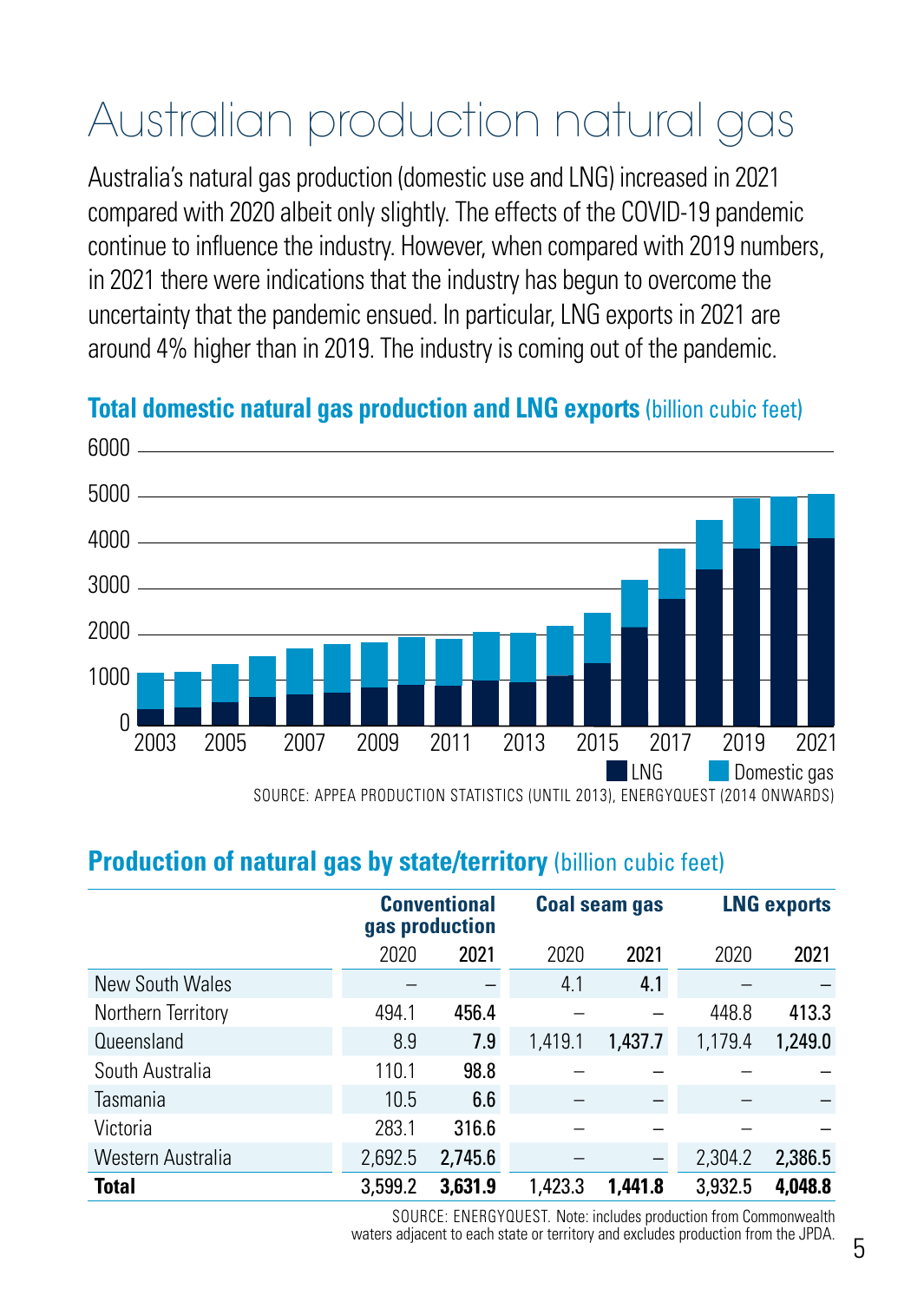# Petroleum exploration

Oil and gas exploration is vital for Australia's energy security. The sustainable growth of Australia's oil and gas industry depends on continuous exploration. Production cannot occur without first locating new resources and these cannot be discovered without drilling wells. Key variables driving exploration decisions include: available and prospective acreage; capital availability; exploration costs; and the ability to commercialise discovered resources. Internationally, annual global oil and gas discoveries in 2021, fell to their lowest level in 75 years.



#### **Annual exploration well activity and expenditure**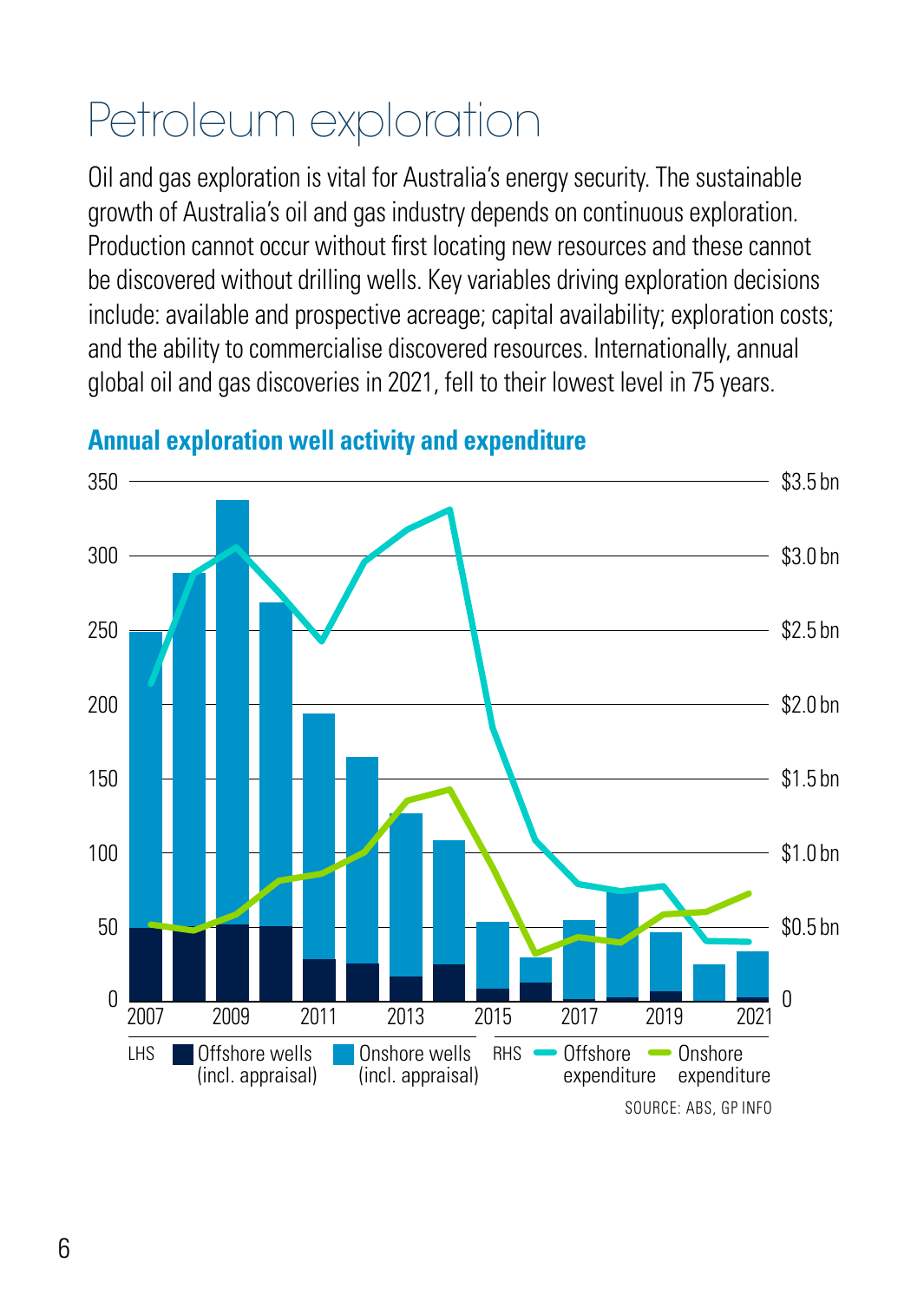# Economic contribution: trade

Australia imports and exports significant quantities of petroleum and petroleum-related products. In 2020–21, Australia recorded a \$15.9 billion surplus in the trade of oil and gas—down from the record surplus of \$27.9 billion in 2019–20. LNG exports continue to make a significant contribution to Australia's economic growth. They have assisted Australia maintain its economic resilience in the face of COVID-19 related economic challenges. These figures do not reflect the impact on Australian exports from the recent Russian invasion of Ukraine.



#### **Trade in oil, gas and petroleum products (A\$ billion)**

SOURCE: DEPARTMENT OF INDUSTRY, SCIENCE, ENERGY AND RESOURCES

#### **Oil and gas imports and exports 2020–21** (A\$ billion)

|                | <b>Exports</b> | <b>Imports</b>    |
|----------------|----------------|-------------------|
| Crude          | 7.4            | 6.6               |
| LNG            | 30.5           | $\equiv$          |
| LPG            | 1.4            | $\qquad \qquad -$ |
| Products       | 0.4            | 19.0              |
| <b>Bunkers</b> | 1.8            | $\qquad \qquad -$ |
| <b>Total</b>   | 41.5           | 25.6              |

SOURCE: DEPARTMENT OF INDUSTRY, SCIENCE, ENERGY AND RESOURCES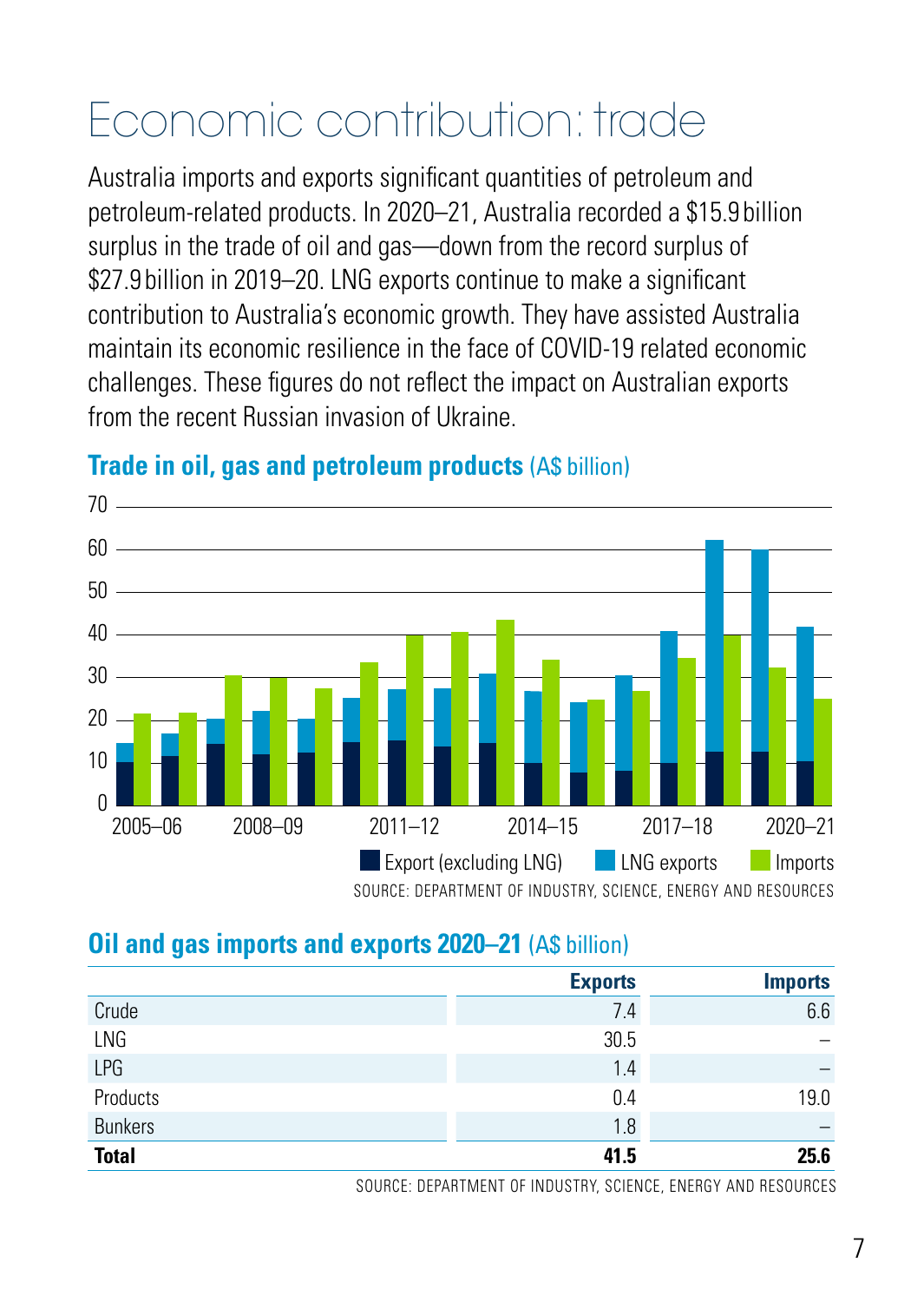# Economic contribution: taxation

The fiscal framework is a key factor shaping investment decisions in the oil and gas industry. Producers are confronted with an array of taxes, charges and fees covering petroleum activities. Fiscal imposts include resource taxes (the petroleum resource rent tax, petroleum royalties and production excise), company income tax and a wide variety of other taxes, fees and charges. All of these impact on investment and production decisions.



**Industry taxes paid, profit (before) taxes, average realised price** (A\$/bbl)

APPEA's 2019–20 Financial Survey, the 33rd instalment of the survey outlining the financial performance of the sector, showed the Australian industry's major tax, rents and royalty contributions of around \$5.35billion. In the past decade, the industry paid more than \$64.4billion to government, with contributions since 1985 totalling \$161 billion. After 2018–19's strong profit performance, 2019–20 saw an overall industry loss of \$9billion, this was driven by a 10% drop in sales revenue. Some of this loss could be attributed to fall out from the COVID-19 pandemic.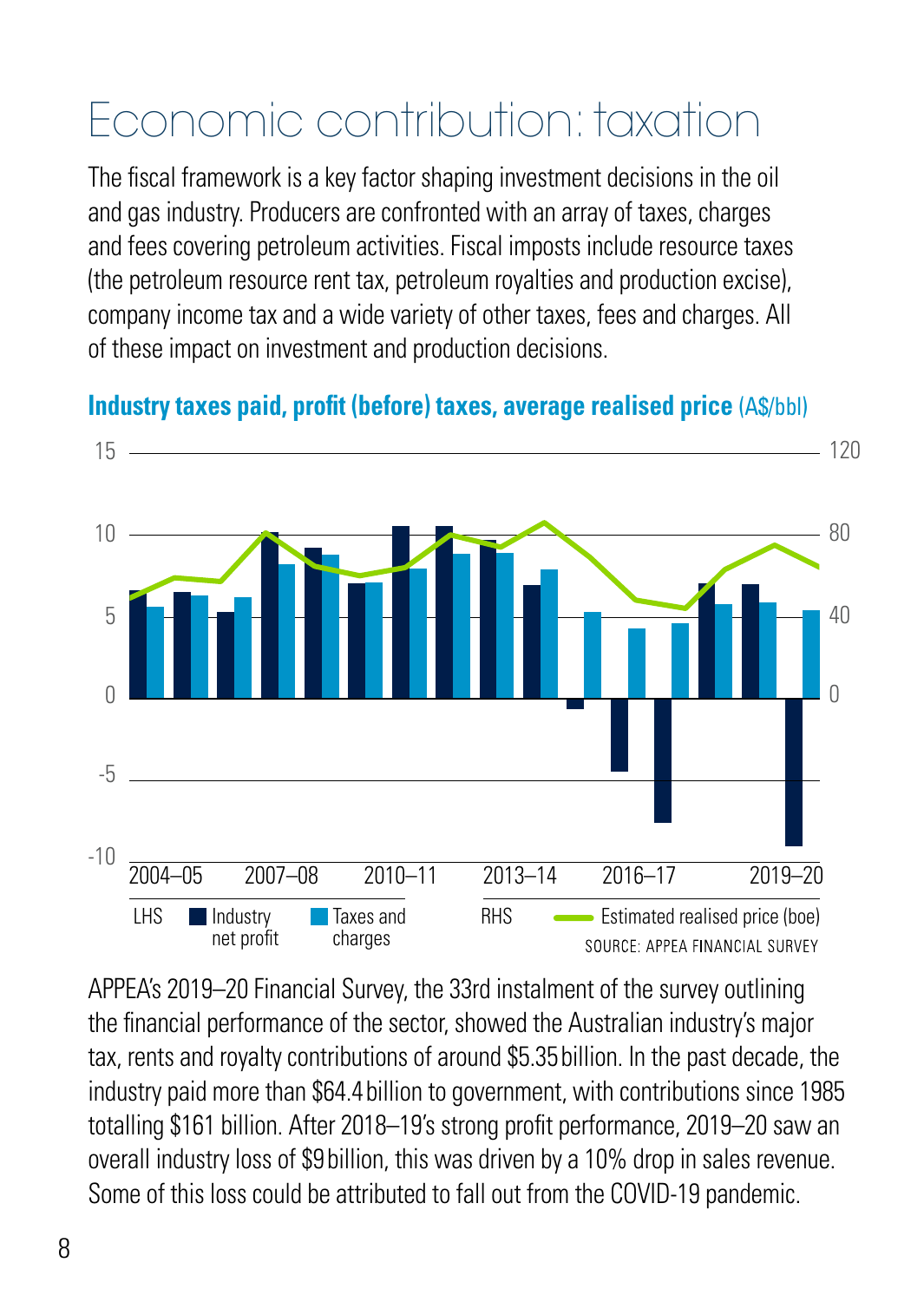# Industry investment

The Australian oil and gas industry has invested approximately \$473 billion in the Australian economy since 2010. Since APPEA's Financial Survey commenced in the mid-1980s, cumulative investment over the period has been almost four times greater than the industry's cumulative net profit. This investment will continue to deliver decades of cleaner energy, economic growth, exports and jobs for Australia.



### **Industry cumulative profits and investment (A\$ billion)**

The economy is recovering from the effects of COVID-19 and the oil and gas industry has nearly A\$120 billion worth of projects in the pipeline.

### **LNG, gas, oil major projects investment pipeline** (October 2020)

|                    |    | 2020                             |                 | 2021             |
|--------------------|----|----------------------------------|-----------------|------------------|
|                    |    | No. of projects Range \$ billion | No. of projects | Range \$ billion |
| Publicly announced | 23 | $40.5+$                          | 12              | $27.1+$          |
| Feasibility stage  | 19 | $75.7+$                          | 13              | $67.8+$          |
| Committed          | 10 | 19.7                             | 12              | 22.4             |
| Completed          |    | 0.9                              | 3               | 0.1              |

SOURCE: DEPARTMENT OF INDUSTRY, SCIENCE, ENERGY AND RESOURCES.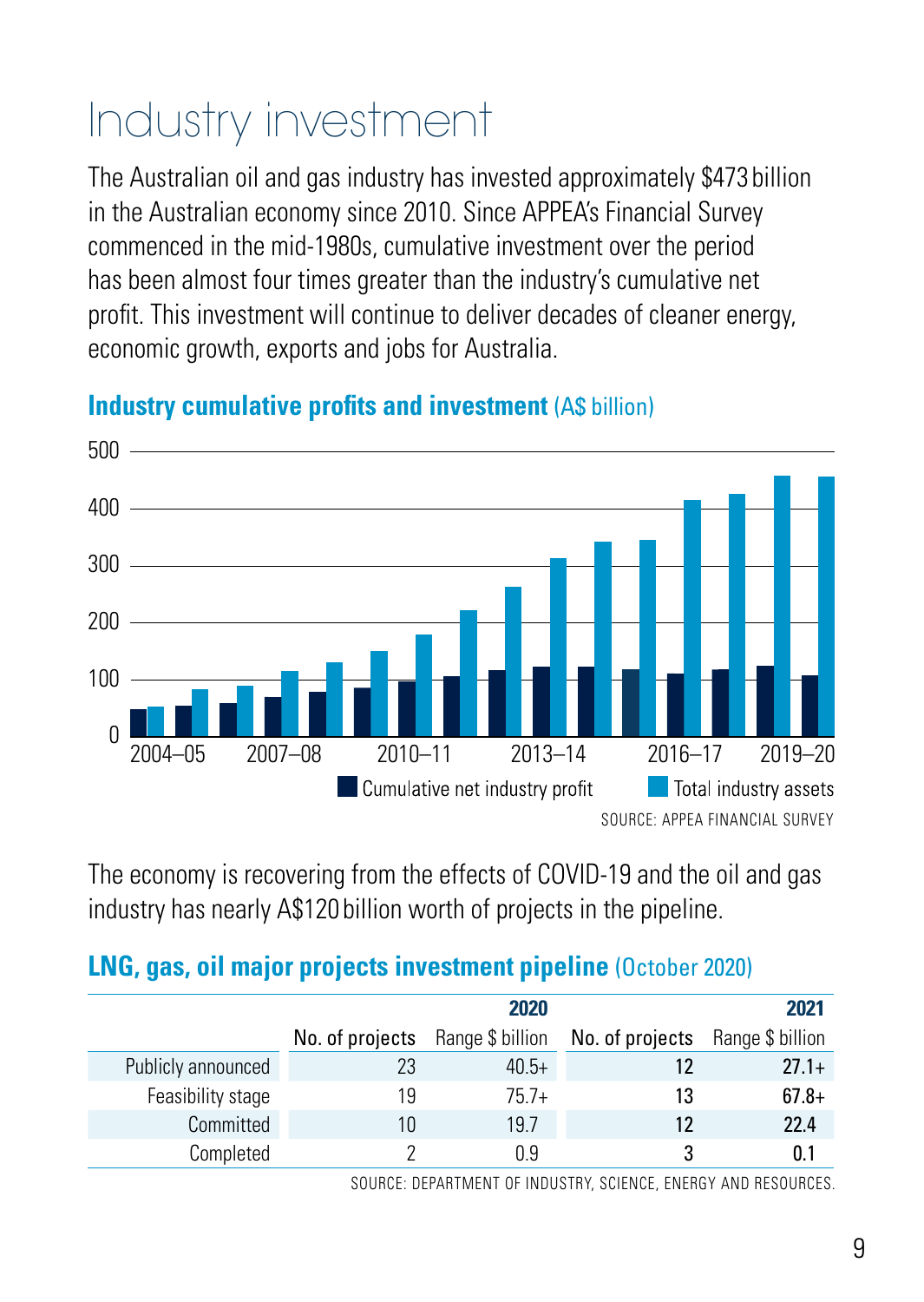# Safety performance

The International Association of Oil & Gas Producers (IOGP) collects global safety performance data from both the onshore and offshore petroleum industry.

For 2020, the total recordable injury frequency rate (TRIFR)—the number of recordable injuries (fatalities + lost work day cases + restricted work day cases + medical treatment cases) per million hours worked was 2.02, down (16.5%) from 2019.

The lost time injury frequency rate (LTIFR)—the number of lost time injuries (fatalities + lost work day cases) per million hours worked was 0.29, down (25%) from 2019.

![](_page_9_Figure_4.jpeg)

### **Australian TRIFR** (per million hours worked)

### **Australian LTIFR** (per million hours worked)

![](_page_9_Figure_7.jpeg)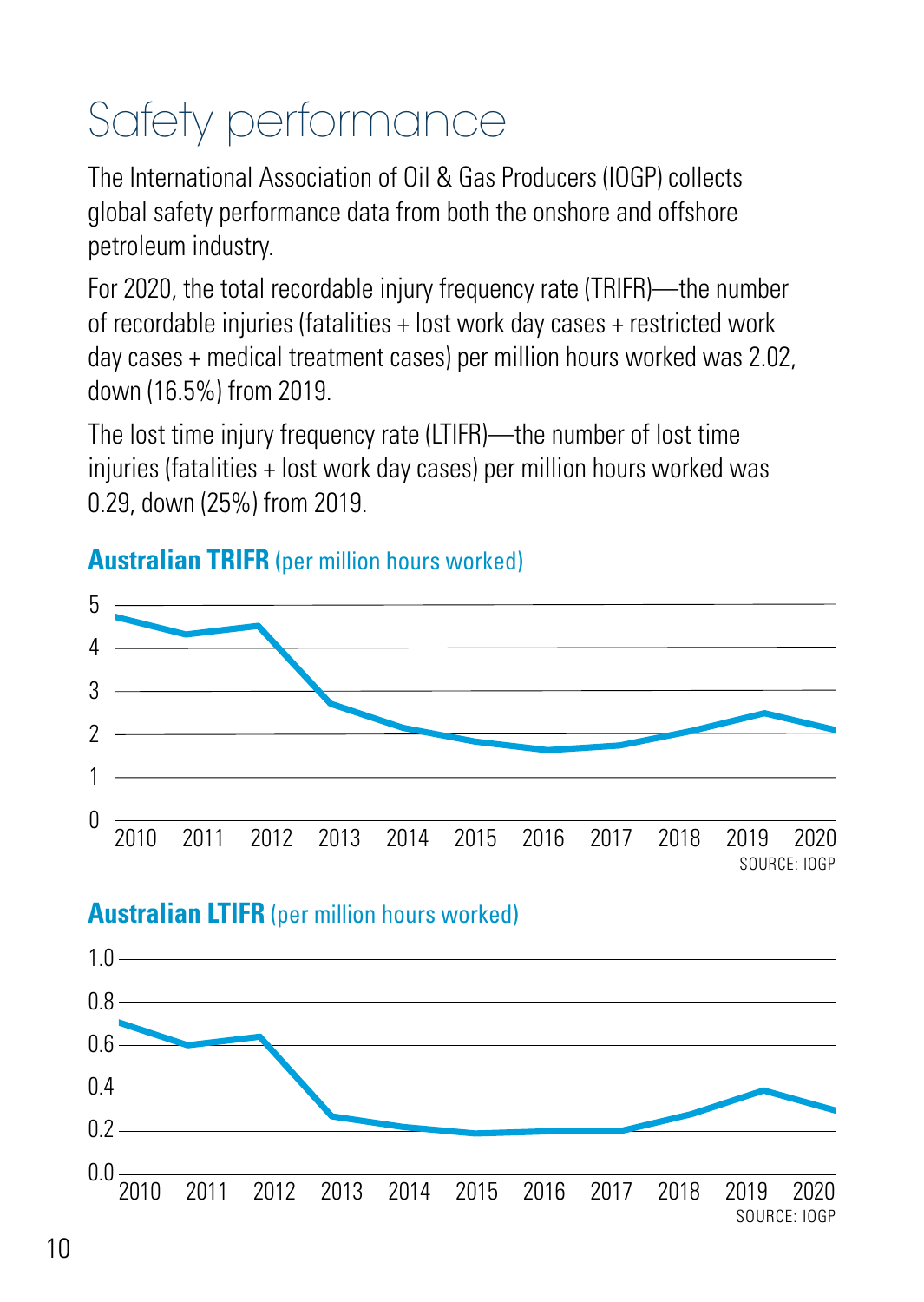## Resources

### **Australia's estimated petroleum resources** (petajoules)

![](_page_10_Figure_2.jpeg)

SOURCE: GEOSCIENCE AUSTRALIA

#### **Proved gas reserves by country and rank 2020** (trillion cubic feet)

![](_page_10_Figure_5.jpeg)